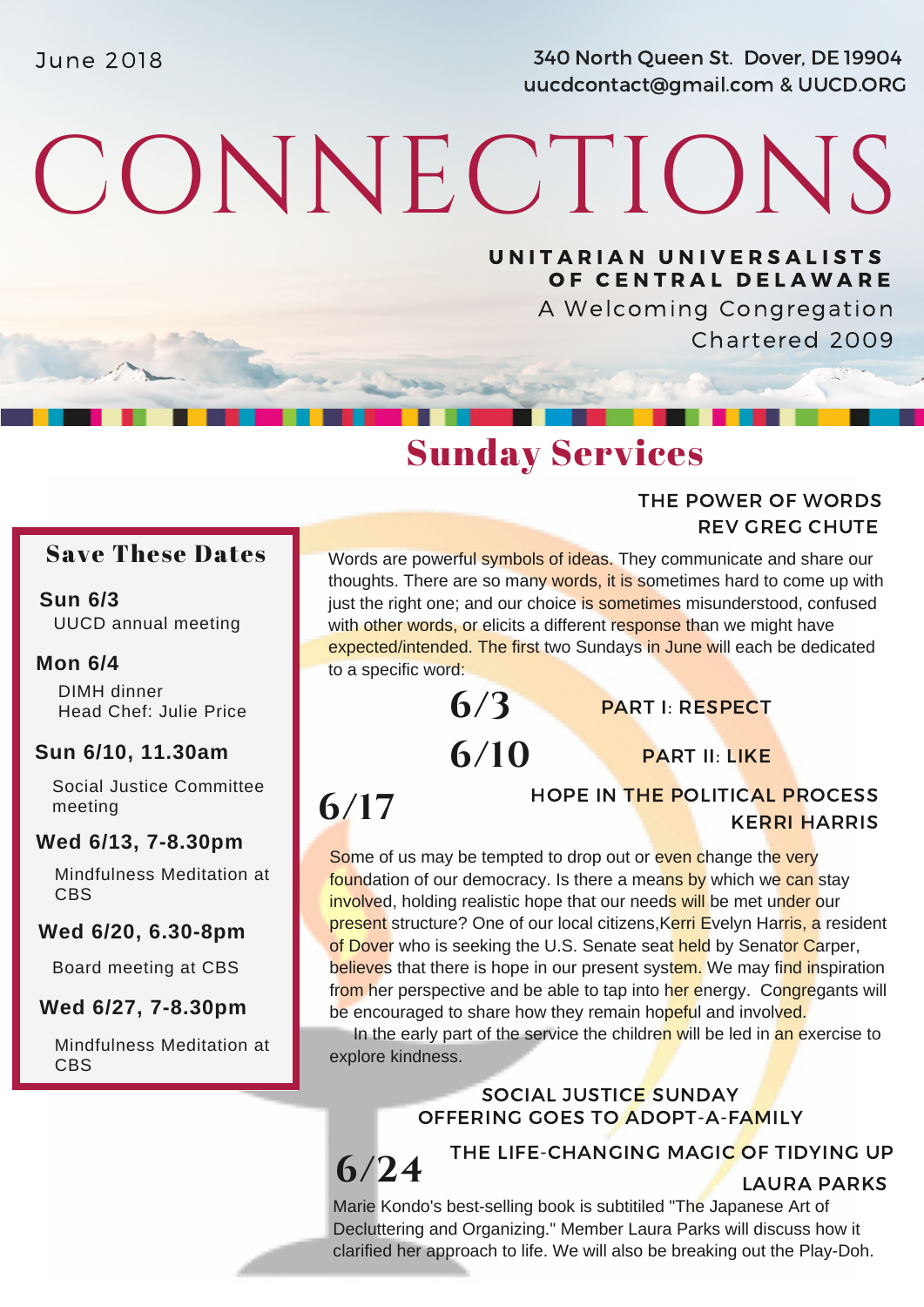## a note from our president

The Spring Fling Auction was a success! Thank you to everyone who put in the hard work before and on the day of. Thanks to our working together we raised over \$6400, not quite as much as last year, but not far off and with less people able to attend. Some of the fun was having a menu that was outside our normal restrictions. The use of the fellowship hall at Christ Church was a joy to have and the kids room downstairs made the night fun for all. We will likely have another chance or two to use the same space, and the cost is minimal for all we get. Pot luck gathering, paint night, carnival night, wine raffle, maybe even bingo? What do you think?

We have a number of options and we need someone else to be the point person on fundraising planning. Please think about how you can help for our collective future. Many of us have more than one role ensuring this church functions weekly. Please volunteer if you can. We need everyone in order to succeed in growing our presence in central Delaware.

Our annual meeting is on June 3rd after the service. There is a lot riding on our ability to balance our budget. We have more work to do in trying to find a suitable replacement for our minister, and being able attract one will be harder if we put too much on the fundraiser or leap of faith slots. I am going to ask everyone to examine their financial [representation](http://www.uua.org/economic/escalatinginequality) of the value of our church. I personally will be increasing my pledge amount by just over 10 percent. In looking at my ability to pay my pledge and spend at the auction, I would rather work on filling the gap without so much riding on the auction or other efforts.

We certainly should continue to do those as well, but how would it feel to know we are building up a little savings? Do we want to stay in the same location? Want to add other staff? We are certainly capable of growing and we should be expecting our budget to need increases as we grow.

If you are able to increase your pledge please send an email to the stewardship committee at: [uucdstewardship@gmail.com](http://www.uua.org/economic/escalatinginequality)

-Kerry

Gloria Gross (6), Laura Parks (13), Jayce Lesniewski (15), Ed

#360 Here We Have Gathered

of the month

**HYMN** 

Daniels (15), Maddie Buzek (18), "Roo" Romali (25)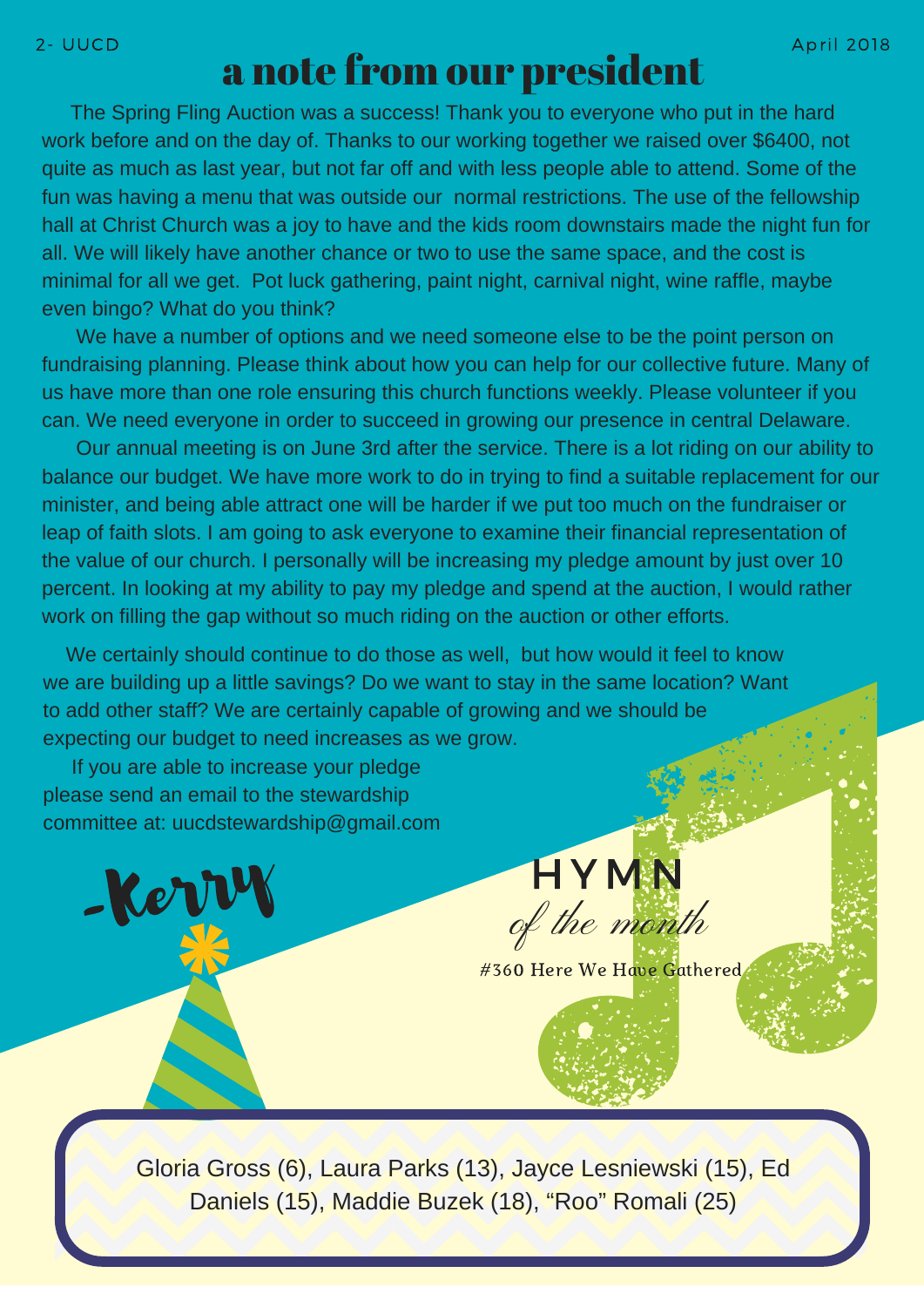# mindfulness

The UUCD Mindfulness Group remains active as we meet on the 2nd and 4th [Wednesdays](http://www.uua.org/economic/escalatinginequality) at CBS from 7:00p.m. to 8:30 p.m. The June dates for mindfulness practice are June 13 and 27. All are welcome as we enjoy sitting, guided and walking meditation in the tradition of Vietnamese Buddhist monk Thich Nhat Hahn.

Several participants of this group have recently enjoyed a weekend of practice at Blue Cliff Monastery for the celebration of Vesak (Buddha's birthday).

# opportunities

We are recruiting a child care provider to take the lead with grade school children (first grade and older) during Sunday services. If you know anyone who may be interested and a good fit, please help us share news of this important job! Please contact Mara for more information.

We also still need a head chef for the monthly shelter dinners! Please contact Mark Jarrell for more information.

Interested in joining Jeanne's card making class, but missed out at the auction? There are still two spots left! It will be at her home [onSaturday,](http://www.uua.org/economic/escalatinginequality) Sept 15 at 1:30.Let her know if you're interested.

### "the woven lightning's deed" , a ghazal Alexeigynaix (aka Alex Conall)

the wind through trees a sounding reed a clamor to precede

the rain on lake and riverside a drum that beats at speed

the thunder rumbling growling roar the air [a-humming](http://www.uua.org/economic/escalatinginequality) *need*

the lightning flashing clear and bright a call that one must heed

the dance a spinning gliding whirl this storm my [partner-lead](http://www.uua.org/economic/escalatinginequality)

the water pelting cools my skin my heartbeat [thunder-keyed](http://www.uua.org/economic/escalatinginequality)

the magic in the air tonight is what if pricked I'd bleed

the thrum of power through my soul I am awake and freed

the candles eight in line alight the spell and prayer to feed

the spindle, needle, dye-pot, loom the weft of this our creed

the strength of storm my strength to form I ..., [defend](http://www.uua.org/economic/escalatinginequality) this seed *will*